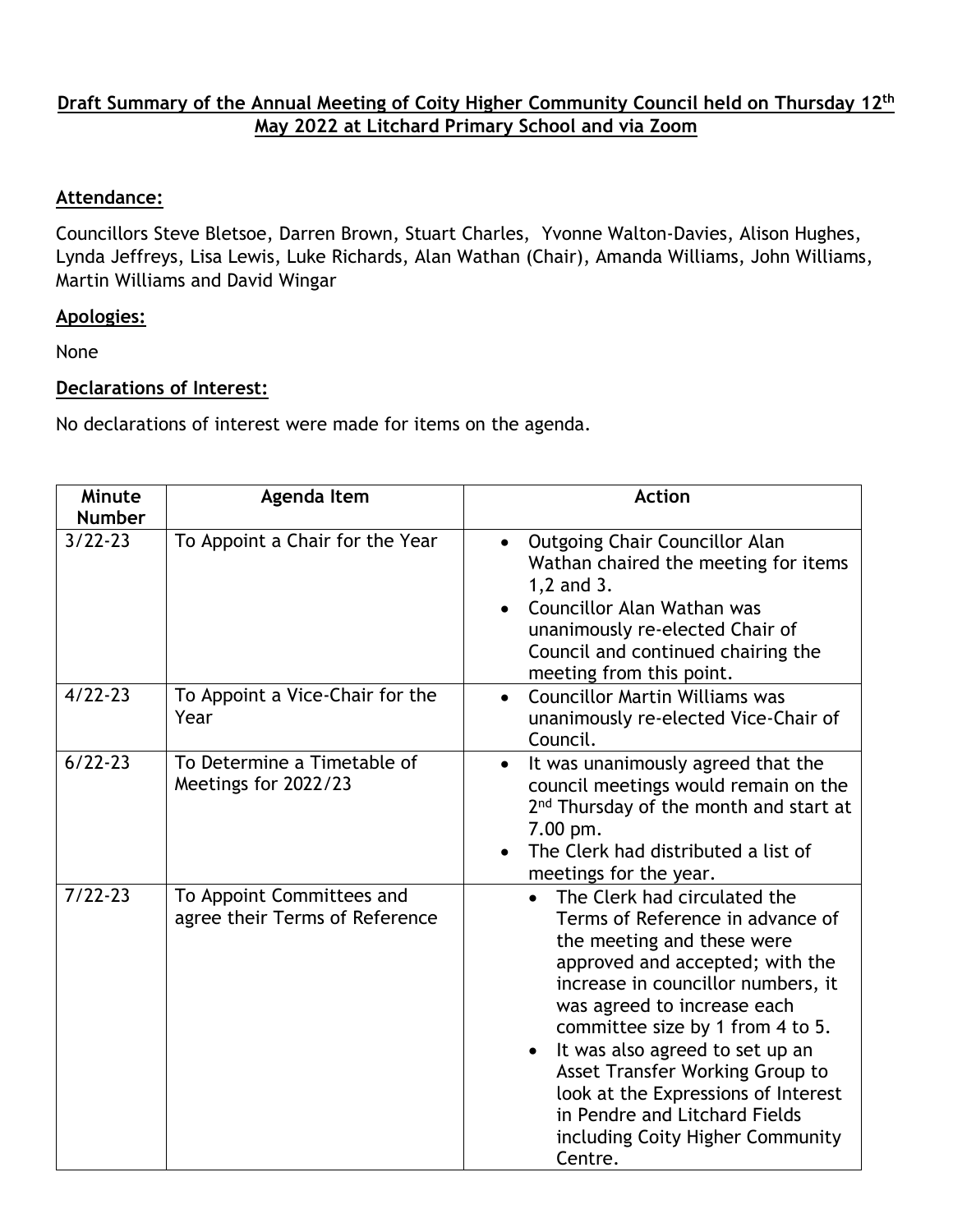|  | The Allotment Appeals Committee<br>$\bullet$<br>would be made up as follows:                                                                                                                                                           |
|--|----------------------------------------------------------------------------------------------------------------------------------------------------------------------------------------------------------------------------------------|
|  | ▶ Councillor Darren Brown<br>$\triangleright$ Councillor Lynda Jeffreys<br>$\triangleright$ Councillor Lisa Lewis<br>$\triangleright$ Councillor Luke Richards<br>$\triangleright$ Councillor Alan Wathan (Chair of<br>Committee       |
|  | The Finance & Resources<br>$\bullet$<br>Committee would be made up as<br>follows:                                                                                                                                                      |
|  | $\triangleright$ Councillor Lynda Jeffreys<br>$\triangleright$ Councillor Luke Richards<br>$\triangleright$ Councillor David Wingar<br>▶ Councillor Alan Wathan<br>$\triangleright$ Councillor Martin Williams<br>(Committee Chair)    |
|  | • The Community Access Plan<br>Committee would be made up as<br>Follows:                                                                                                                                                               |
|  | $\triangleright$ Councillor Darren Brown<br>▶ Councillor Stuart Charles<br>$\triangleright$ Councillor John Williams<br>$\triangleright$ Councillor Alan Wathan<br>$\triangleright$ Councillor Martin Williams (Chair<br>of Committee) |
|  | The Staff & Disciplinary<br>Committees would be made up as<br>follows:                                                                                                                                                                 |
|  | ▶ Councillor Steve Bletsoe<br>$\triangleright$ Councillor Alison Hughes<br>$\triangleright$ Councillor Luke Richards<br>$\triangleright$ Councillor Amanda Williams<br>$\triangleright$ Councillor Alan Wathan (Chair of<br>Committee) |
|  | The Asset Transfer Working Group<br>$\bullet$<br>would be made up as follows:                                                                                                                                                          |
|  | $\triangleright$ Councillor Lisa Lewis<br>$\triangleright$ Councillor David Wingar<br>$\triangleright$ Councillor Amanda Williams<br>$\triangleright$ Councillor Alan Wathan (Chair of<br>Committee)                                   |